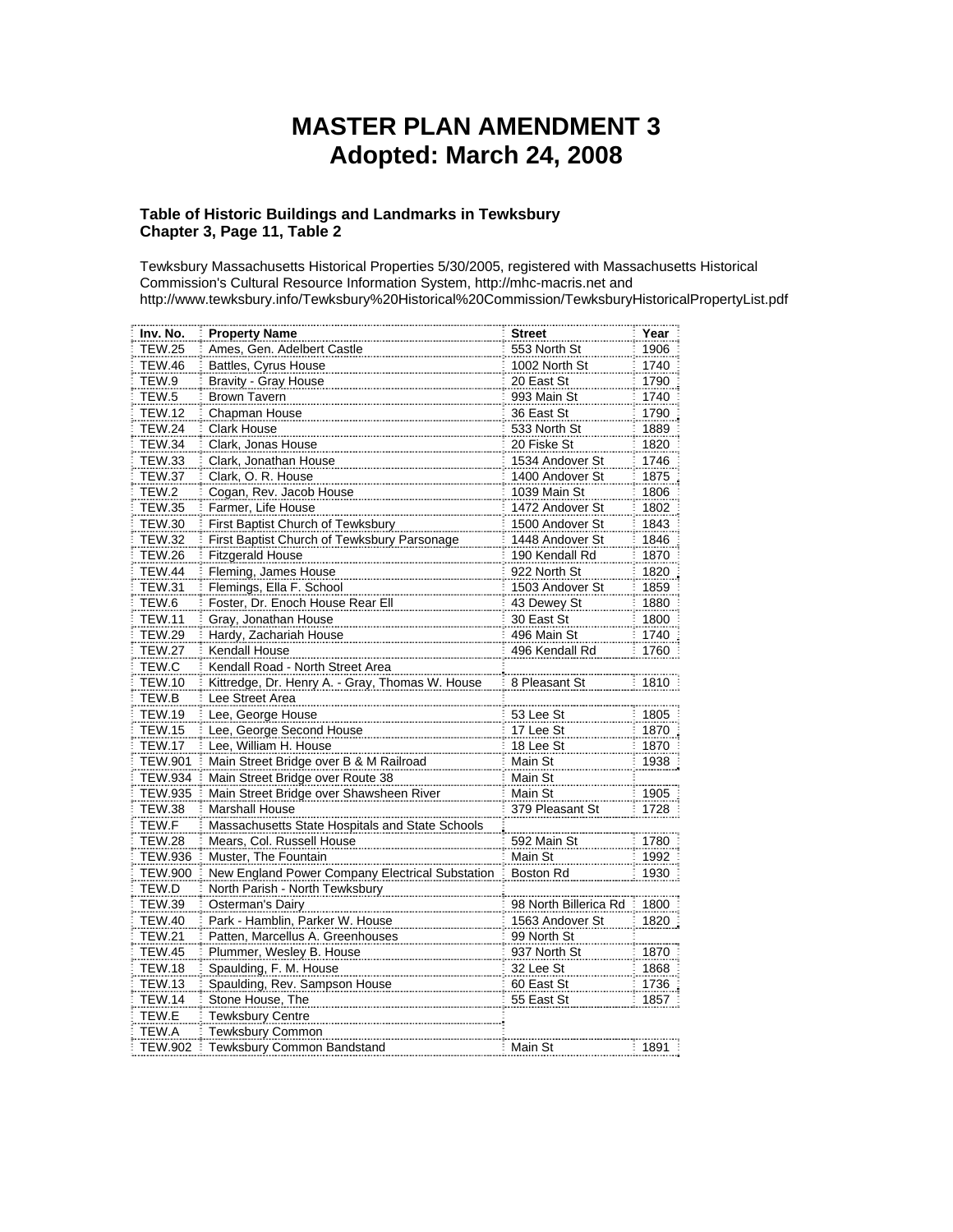|                | i cwrsbury Massachusclis i listolical FTOpchics J/J0/Z00J |                   |      |
|----------------|-----------------------------------------------------------|-------------------|------|
| TEW.8          | Tewksbury First Congregational Church                     | East St           | 1923 |
| TEW.7          | Tewksbury High School                                     | Main St           | 1894 |
| TEW.G          | <b>Tewksbury State Hospital</b>                           |                   |      |
| <b>TEW.59</b>  | Tewksbury State Hospital - Administration Building        | East St           | 1894 |
| <b>TEW.931</b> | Tewksbury State Hospital - Agricultural Fields            | East St           |      |
| <b>TEW.57</b>  | Tewksbury State Hospital - Asst Superintendent Hse        | East St           | 1920 |
| <b>TEW.88</b>  | Tewksbury State Hospital - Boiler Room                    | East St           | 1970 |
| <b>TEW.905</b> | Tewksbury State Hospital - Boiler Room                    | East St           | 1962 |
| <b>TEW.909</b> | Tewksbury State Hospital - Bridge                         | East St           | 1900 |
| TEW.53         | Tewksbury State Hospital - Carpenter Shop                 | East St           | 1900 |
| <b>TEW.800</b> | Tewksbury State Hospital - Cemetery                       | East St           | 1854 |
| TEW.58         | Tewksbury State Hospital - Chapel                         | East St           | 1896 |
| <b>TEW.89</b>  | Tewksbury State Hospital - Concrete Shed                  | East St           | 1970 |
| <b>TEW.72</b>  | Tewksbury State Hospital - Cottage #1                     | 492 Livingston St | 1900 |
| <b>TEW.82</b>  | Tewksbury State Hospital - Cottage #10                    | East St           | 1860 |
| <b>TEW.83</b>  | Tewksbury State Hospital - Cottage #11                    | East St           | 1860 |
| <b>TEW.84</b>  | Tewksbury State Hospital - Cottage #12                    | East St           | 1780 |
| <b>TEW.73</b>  | Tewksbury State Hospital - Cottage #2                     | 484 Livingston St | 1900 |
| <b>TEW.74</b>  | Tewksbury State Hospital - Cottage #3                     | Livingston St     | 1900 |
| <b>TEW.75</b>  | Tewksbury State Hospital - Cottage #4                     | 456 Livingston St | 1900 |
| <b>TEW.76</b>  | Tewksbury State Hospital - Cottage #5                     | 430 Livingston St | 1900 |
| TEW.77         | Tewksbury State Hospital - Cottage #6                     | 398 Livingston St | 1800 |
| <b>TEW.79</b>  | Tewksbury State Hospital - Cottage #8                     | 479 Livingston St | 1800 |
| <b>TEW.80</b>  | Tewksbury State Hospital - Cottage #9                     | East St           | 1900 |
| <b>TEW.69</b>  | Tewksbury State Hospital - Dairy Barn                     | East St           | 1898 |
| <b>TEW.61</b>  | Tewksbury State Hospital - Dining Room and Kitchen        | East St           | 1936 |
| <b>TEW.70</b>  | Tewksbury State Hospital - Farm Office                    | East St           | 1920 |
| <b>TEW.932</b> | Tewksbury State Hospital - Female TB Hospital Site        | East St           | 1900 |
| <b>TEW.94</b>  | Tewksbury State Hospital - Field House                    | East St           | 1985 |
| <b>TEW.919</b> | Tewksbury State Hospital - Front Lawn                     | East St           |      |
| TEW.921        | Tewksbury State Hospital - Front Lawn Stone Pool          | East St           | 1900 |
| <b>TEW.54</b>  | Tewksbury State Hospital - Garage                         | East St           | 1900 |
| <b>TEW.908</b> | Tewksbury State Hospital - Greenhouse                     | East St           | 1920 |
| <b>TEW.48</b>  | Tewksbury State Hospital - Hall III                       | East St           | 1930 |
| <b>TEW.67</b>  | Tewksbury State Hospital - Hay Dryer Barn                 | East St           | 1953 |
| TEW.910        | Tewksbury State Hospital - Hennery Site                   | East St           | 1900 |
| <b>TEW.93</b>  | Tewksbury State Hospital - ICF East Street                | East St           | 1992 |
| <b>TEW.78</b>  | Tewksbury State Hospital - ICF Unit                       | 375 Livingston St | 1980 |
| <b>TEW.906</b> | Tewksbury State Hospital - Incinerator                    | East St           | 1920 |
| <b>TEW.55</b>  | Tewksbury State Hospital - Laundry                        | East St           | 1962 |
| TEW.924        | Tewksbury State Hospital - Lawn Fronting #22-23           | East St           |      |
| <b>TEW.926</b> | Tewksbury State Hospital - Lawn Fronting #4               | East St           |      |
| TEW.928        | Tewksbury State Hospital - Lawn Fronting #6               | East St           |      |
| <b>TEW.60</b>  | Tewksbury State Hospital - Machine Shop                   | East St           | 1900 |
| TEW.920        | Tewksbury State Hospital - Main Entrance Gates            | East St           | 1900 |
| <b>TEW.62</b>  | Tewksbury State Hospital - Male Asylum                    | East St           | 1901 |

## Tewksbury Massachusetts Historical Properties 5/30/2005